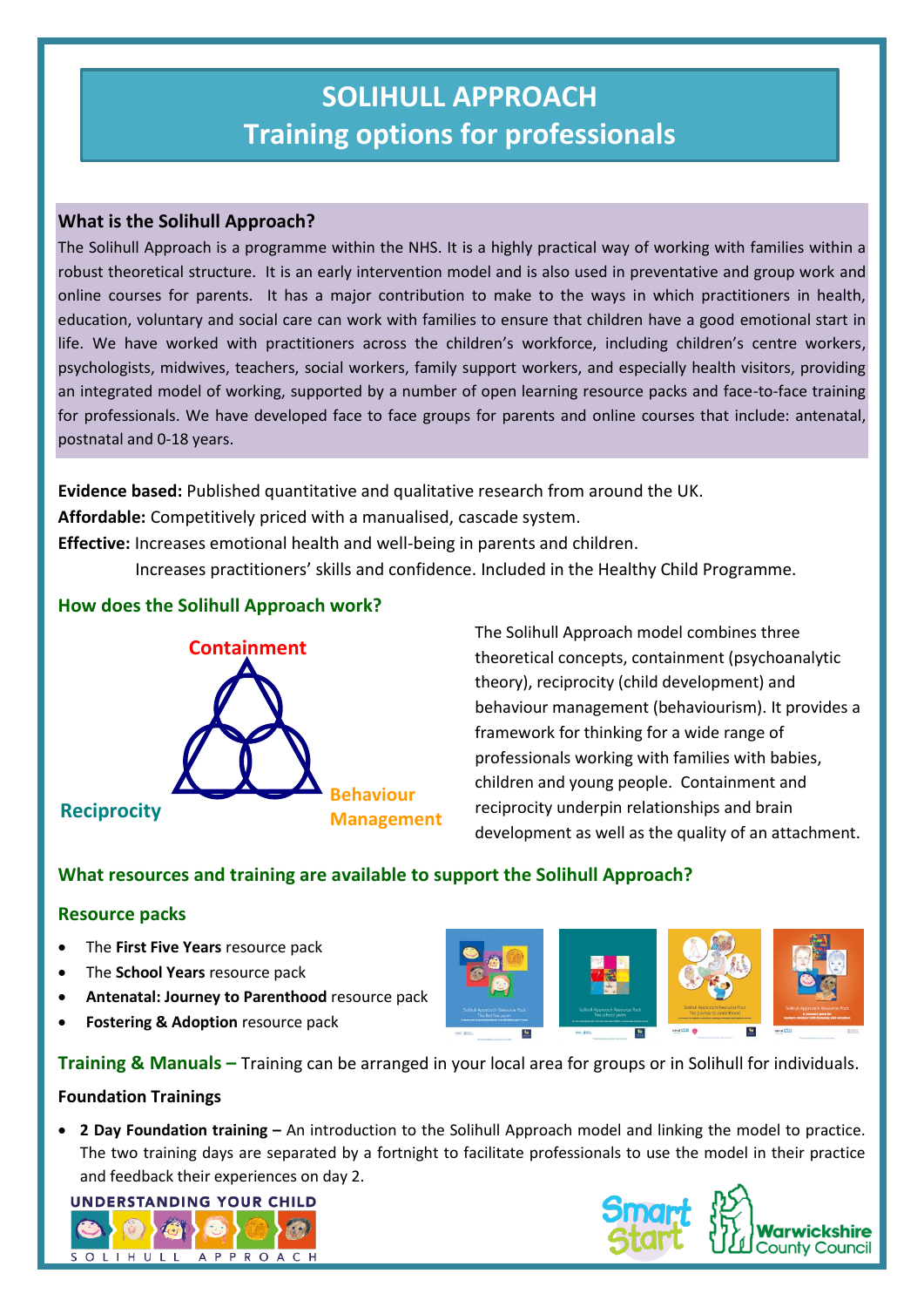## **Group Facilitation training**

- **Solihull Approach Antenatal Parenting Group Facilitators' manual and training**  For professionals to facilitate the 5-week 'Pregnancy, labour, birth and your baby' antenatal parenting group.
- **Solihull Approach Postnatal Parenting Universal Group Facilitators' manual and training**  For professionals to facilitate the 6-week 'understanding your baby' group for group (0-12 months of age).
- **Solihull Approach Postnatal Parenting Plus Group Facilitators' manual and training**  For professionals to facilitate the 6-week 'understanding your baby' group for group (0-12 months of age).
- **Solihull Approach Parenting Group Facilitator training & Facilitators' training and manual – Understanding your child's behaviour –** For professionals who plan to run the 10-week Solihull Approach Parenting Group for parents and carers who want to know more about sensitive and effective parenting **Addenda to adapt the group for parents of children with ASD, children with disabilities, children with learning difficulties and adoptive parents.**
- **Solihull Approach Foster Carer Course Facilitator training and manual** to facilitate our 12-week 'Understanding your foster child's behaviour' group for foster carers.

## **Train the Trainers and manuals for cascade training**

- **Train the Trainers course and trainer's manual –** One-day training for professionals who have been integrating the Solihull Approach model into their practice and who plan to cascade the 2 Day Foundation training to other professionals within their own area.
- **Parenting and Postnatal Train the Trainers training and manual –** For those who plan to cascade the Parenting Group Facilitator training to other professionals in their area as part of their work.

## **Solihull Approach Plus**

- **Brain Development Seminar trainer's manual** to deliver a half-day seminar to practitioners on brain development from early childhood to teenage years.
- **Attachment Seminar trainer's manual**  to deliver one day seminar covering the basics of attachment theory and how the quality of attachment can be explained using the Solihull Approach
- **Understanding Trauma trainer's manual** to deliver one day seminar covers recognising and understanding trauma in adults and children and effects on brain development and how to support traumatised children adult and communities. How the Solihull Approach underpins all of this.

#### **Other manuals**

- **Workshop for Parents of Young Children, Babies & Toddlers / Workshop for Parents of Teenagers Trainers' Manuals** - to deliver 2-hour workshop to parents on brain development and reciprocity.
- **Peer Breastfeeding Supporter training Trainers' Manual** to deliver a 6-week course to partners, family members and friends on supporting breastfeeding mothers.

# **Online Courses**

**Courses are access via our parent website: [www.inourplace.co.uk](http://www.inourplace.co.uk/) Information for professionals available from [www.solihullapproachparenting.com](http://www.solihullapproachparenting.com/)**

- **Antenatal parenting course**
- **Postnatal parenting course**
- **Understanding your child (0-18yrs) Course for Parents**



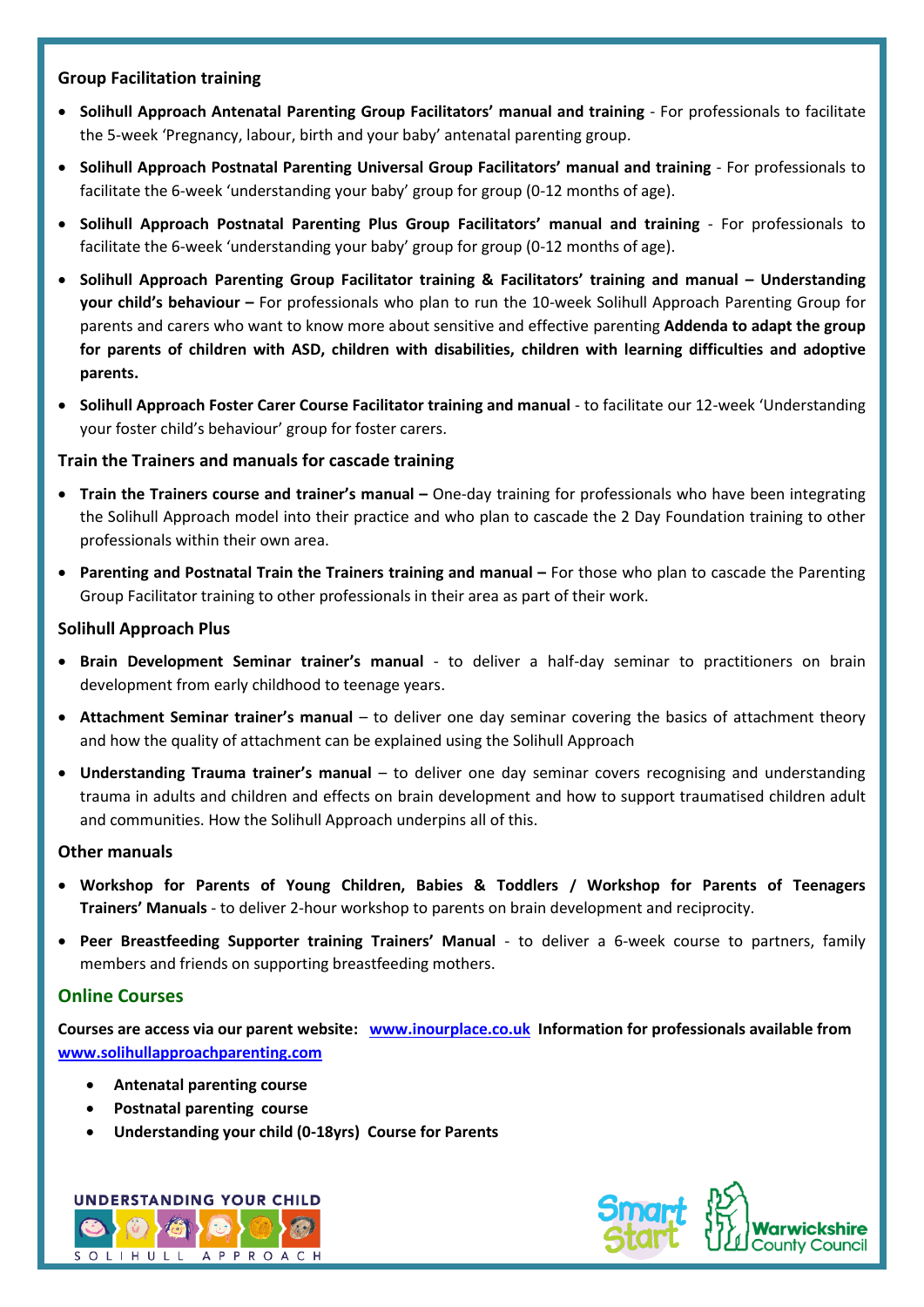## **Multi user licences for online course**

There are a range of multi user licences for Solihull Approach online courses that can be purchased by professionals. For more information please contact the Solihull Approach office.

# **Website for professionals**

[www.solihullapproachparenting.com](http://www.solihullapproachparenting.com/) includes information about Solihull Approach, training and resources, research, online courses, data returns for groups, information for commissioners.

## **Website for parents**



Ourplace is a free service offering a secure online for parents, grandparents, friends and relatives to connect, learn, record and share information about their children as they grow and develop.

# **Research**

- **Douglas, H. and Ginty, M. (2001)** The Solihull Approach: changes in health visiting practice *Community Practitioner, 74:6, 222-224* The results showed improved consistency and broader understanding of how difficulties develop
- **Douglas, H. and Brennan, A. (2004)** Containment, Reciprocity and Behaviour management: Preliminary evaluation of a brief early intervention (the Solihull Approach) for families with infants and young children *The International Journal of Infant Observation, 7:1, 89-107* Results showed overall decrease of parental anxiety of 66%. There was also a significant reduction in anxiety relating to the problem and problem severity decreased.
- **Douglas, H. and Whitehead, R.E. (2005)** Health Visitors experiences of using the Solihull Approach *Community Practitioner, 78:1, 20-23* Evaluation outlined changes in practice, focusing more on emotions and trying to understand the story
- **Milford, R., Kleve, Lea, J. and Greenwood, R. (2006)** A pilot evaluation study of the Solihull Approach *Community Practitioner, 79:11, 358-362* Used experimental (Solihull Approach) and control group (Standard Health Visiting Practice). Results showed statistically a significant decrease in distress, parental perception of child difficulty in favour of experimental group. Also greater reduction in overall stress levels in experimental group.
- **Bateson, K., Delaney, J. and Pybus, R. (2008)** Meeting expectations: the pilot evaluation of the Solihull Approach Parenting Group *Community Practitioner, 81, 28-31* **Conclusion -** both parental anxiety and child behavioural problems improved significantly over the course of the 10-week group. There is an interesting relationship between changes in the CBCL and changes in the BAI in that there is a significant positive correlation between some changes in CBCL and BAI.
- **Johnson, R. and Wilson, H. (2012)** Parents' Evaluation of 'Understanding Your Child's Behaviour', a parenting group based on the Solihull Approach *Community Practitioner 85 (5) 29-33*
- **Vella, L., Butterworth, R., Johnson, R. and Urquhart Law, G. (2015)** Parents' experiences of being in the Solihull Approach parenting group, 'Understanding Your Child's Behaviour': an interpretative phenomenological analysis*. Child: Care, Health and Development 41:6, 882–894.*